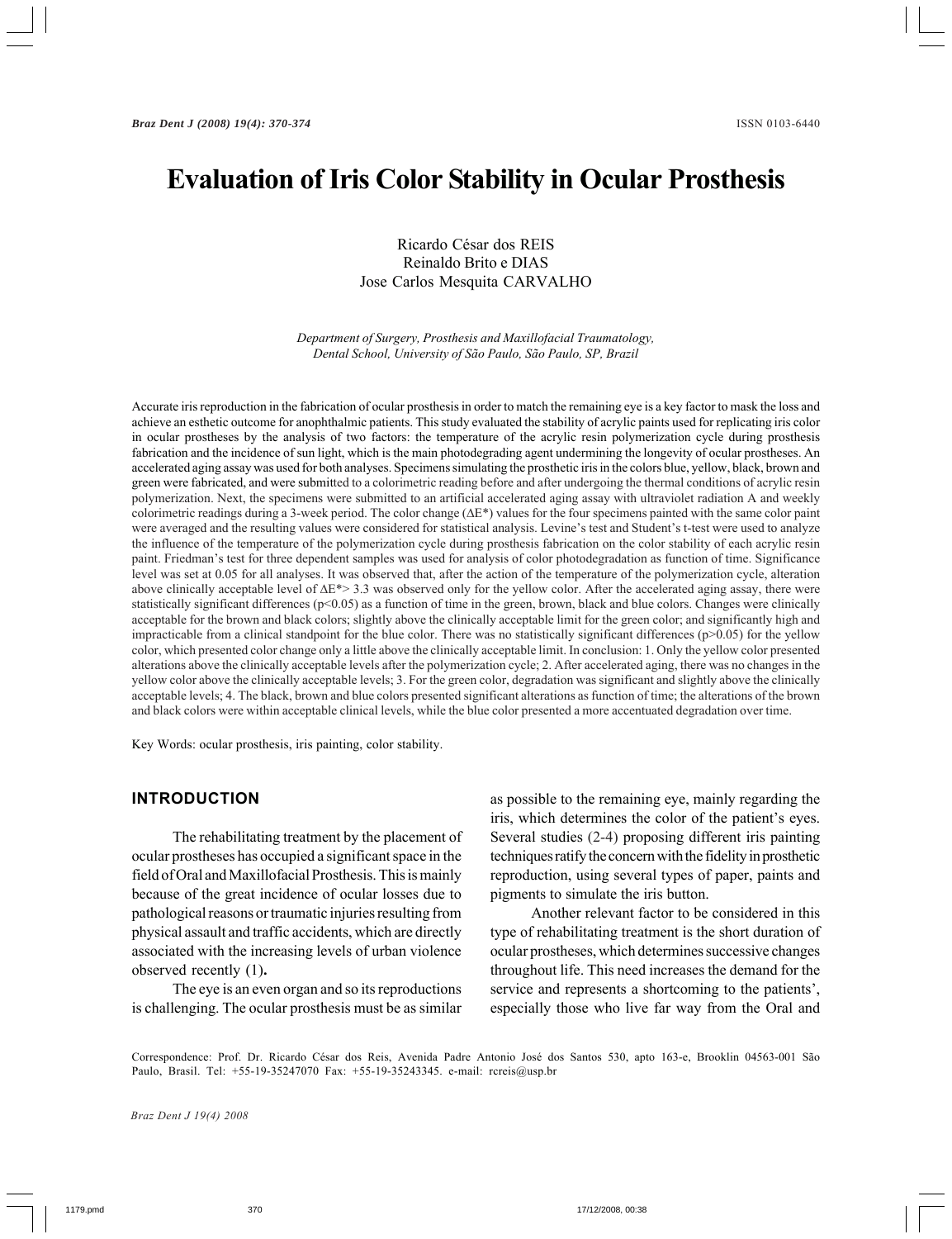Maxillofacial services. This limitation in the durability of ocular prosthesis is directly related to the photodegradation of the colors of the materials used in iris painting. Studies with accelerated aging and colorimetric evaluation have demonstrated the instability of some colors of pigments and paints under the action of ultraviolet radiation (5-9).

The assessment of color stability under radiation action can improve the esthetic outcome for anophthalmic patients and provide a more detailed understanding of the limitating factors to the longevity of ocular prosthesis. Therefore, this study evaluated the stability of acrylic paints used for replicating iris color in ocular prostheses by the analysis of two factors: the temperature of the acrylic resin polymerization cycle during prosthesis fabrication and the incidence of sun light, which is the main photodegrading agent undermining the longevity of ocular prostheses.

## **MATERIAL AND METHODS**

Metallic rectangular specimens (7.5x15x2 cm) were prepared for this study . The base of special flasks sized 20 x 30 cm was filled with type II dental plaster (Herodent; Vigodent, São Paulo, SP, Brazil) up to 10 mm from the upper limit. After seeting, the base layer was isolated with Lyzanda ( Lyzanda Produtos Odontológicos Ltda, São Paulo, SP, Brazil) and filling of the flasks was complemented with special Durone type IV dental stone (Dentsply Indústria e Comércio Ltda., Petrópolis, RJ, Brazil). The metallic specimens were positioned and the flasks were closed.

After the complete setting of the type IV stone layer, the metallic specimens were deflasked, the stone was isolated again and either colorless or sclera acrylic resin (Clássico; Artigos Odontológicos Clássico Ltda. São Paulo, SP, Brazil) was packed. The flasks were closed, pressed and subjected to the polymerization cycle recommended by the manufacturer. Twenty-four hours after comlpete resin setting, the acrylic resin specimens were deflasked and trimmed to remove excesses. The same procedures were repeated obtaining 20 colorless and 20 sclera rectangular-shaped acrylic resin specimens.

As the next step, one side of each of the 20 colorless acrylic resin plates were painted with Acrilex acrylic paint (Acrilex Ltda, São Bernardo do Campo, SP, Brazil) in the colors blue, yellow, brown, green and

black. Painting was performed in three layers, always waiting the complete drying a the previous layer to apply a new one. The acrylic resin plates were previously sand-blasted to incrase the adherence of the paint.

The 20 colorless resin plates were attached to the sclera resin plates with a quick-setting cyanoacrylate ester adhesive (Super Bonder® Instant Adhesive; Locite, Rocky Hill, CT, USA). Subsequently, the junction between the plates was sealed with the same adhesive.

In the literature, the assembly of the specimens to simulate an ocular prosthesis is usually performed by the polymerization of acrylic plates in contact to each other. This chemical process, activated by the polymerization cycle temperature, causes the decomposition of the benzoyl peroxide molecules (10), before the specimens undergo the accelerated aging process. Since in the present study the specimens were assembled by joining polymerized acrylic plates with a cyanoacrylate adhesive, the curing temperature was simulated before the artificial aging assay and the physical effects of temperature in color degradation were evaluated. Using a colorimeter (Minolta CR-300; Minolta Corp., Ramsey, NJ, USA), the specimens were subjected to an initial scanning before and a second scanning after the polymerization cycle.

Next, the specimens were subjected to an accelerated aging assay in a ultraviolet (UV) chamber (Equilam Indústria e Comércia Ltda, Diadema, SP, Brazil). The aging protocol had the duration of 3 weeks totalizing 504 h with 4-h cycles of UVA radiation at 60ºC followed by 4 h of condensation at 50ºC in agreement with the guidelines recommended by ASTM 154 (American Society Testing for Materials ) (7,8,11,12). The accelerated aging assay was caried out at the Corrosion Laboratory of the Institute of Technological Researches, São Paulo, SP, Brazil. Colorimetric scannings were accomplished in the same way as described above in the first, second and third week of accelerated aging assay, always in the same region of the specimen to avoid inaccuracies and obtain measures of the three coefficients of the CIE LAB  $(L^*, a^*$  and  $b^*)(11)$ 

#### *Statistical Analysis*

The data obtained in this study were processed using the SPSS 12.0 software (SPSS Inc., Chicago IL, USA). The color change  $(\Delta E^*)$  values for the four specimens painted with the same acrylic resin paint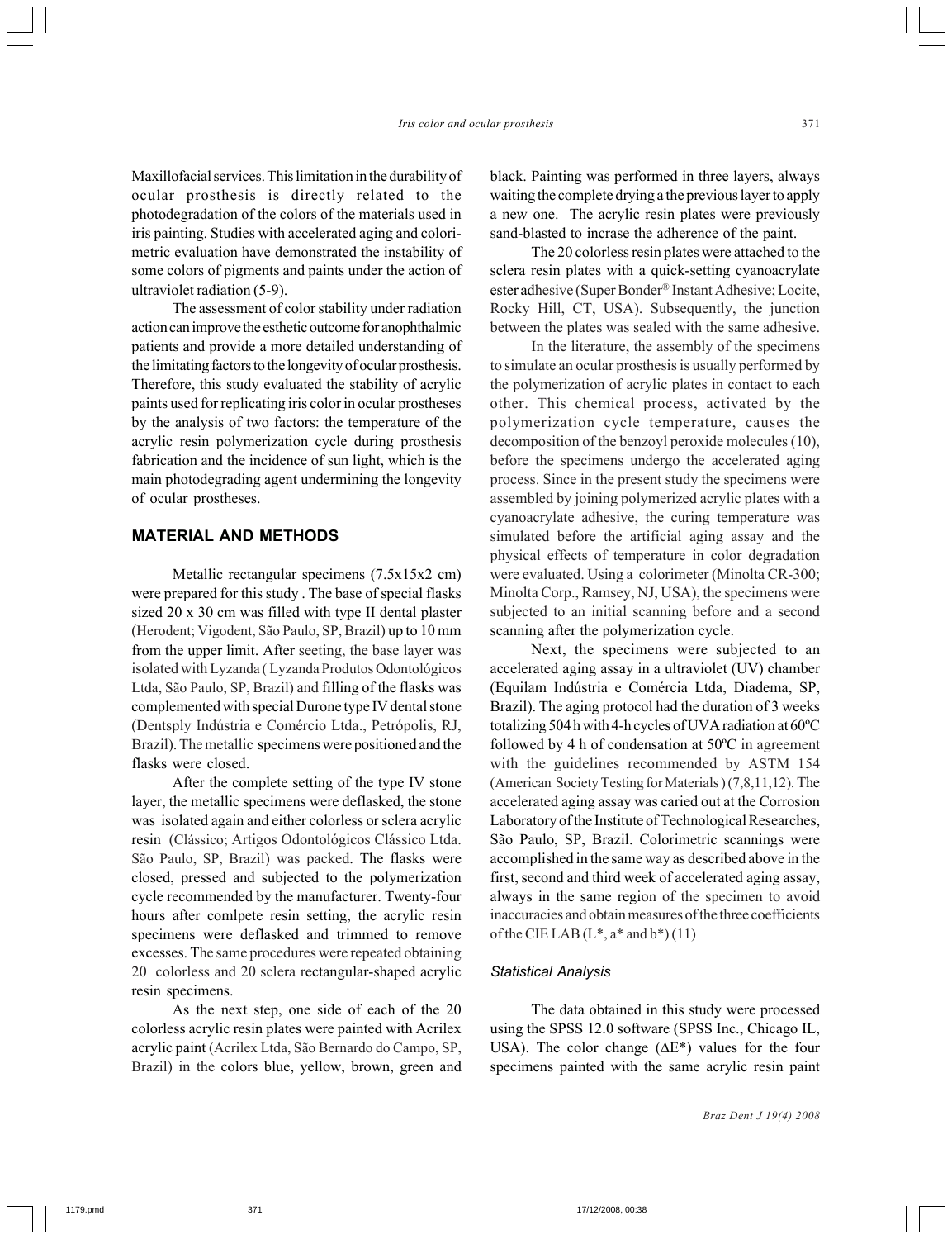color were averaged and the resulting values were considered for statistical analysis.

To analyze the influence of the temperature of the polymerization cycle during prosthesis fabrication on color stability of each acrylic resin paint, the Levine's test was used for variance comparisons and the Student's t-test for independent samples was used for average comparison. Friedman's test for three dependent samples was used for analysis of color photodegradation as function of time since the same prototypes were evaluated in three different moments. The level of significance was set at 0.05 for all analyses.

The average of  $\Delta E^*$  values between four specimens of the same color was used as parameter for the tests.  $\Delta E^*$  values below 3.3 were considered clinically acceptable, as established in previous studies on esthetic dental restorations (7,8,12,13).

## **RESULTS**

Analyzing the effect of the polymerization cycle temperature on color stability, it was observed that alteration slightly above the clinically acceptable level occurred only for the yellow color ( $\Delta E^* = 3.65$ ). For the brown, blue, green and black colors,  $\Delta E^*$  values were 2.38, 1.16, 1.39 and 1.06, respectively (Fig. 1).

Analyzing the effect of photodegradation, the *yellow color* did not present statistically significant color variation during the experiment ( $p=0.779$ ).  $\Delta E^*$  values values were 5.47, 4.41 and 4.43 in the first, second and third week, respectively (Table 1). For the *blue color*, there was statistically significant difference over time (p=0.02).  $\Delta E^*$  values values were 19.50 in the first, 21.73 in second and 24.68 in the third week (Table 1). For the *brown color*, significant difference (p=0.03) as also observed as time passed in the experiement. In the first week,  $\Delta E^*$  value was 1.48, increasing to 1.85 in the second week and to 1.53 in the third week (Table 1). Degradation of the *green color* over time was also statistically significant ( $p=0.050$ ).  $\Delta E^*$  values in the first, second and third weeks were 3.46, 3.55 and 4.86, respectively (Table 1). The  $\Delta E$  values for the *black color* were 1.91, 2.14 and 2.04 in the first, second and in the third week, respectively, with statistical significance among the results  $(p=0.039)$  (Table 1).

## **DISCUSSION**

The evident functional, esthetic and psychological benefits of the rehabilitation by the placement an ocular prosthesis have motivated the constant investi-



Figure 1. Color change ( $\Delta E^*$ ) among the types after thermal conditions of the polymerization cycle.

|       | Yellow           |                       | Blue             |                       | Brown            |                       | Green            |                       | <b>Black</b>     |                       |
|-------|------------------|-----------------------|------------------|-----------------------|------------------|-----------------------|------------------|-----------------------|------------------|-----------------------|
|       | Mean<br>$\pm$ SD | $\chi^2$ / p<br>value | Mean<br>$\pm$ SD | $\chi^2$ / p<br>value | Mean<br>$\pm$ SD | $\chi^2$ / p<br>value | Mean<br>$\pm$ SD | $\chi^2$ / p<br>value | Mean<br>$\pm$ SD | $\chi^2$ / p<br>value |
| 1 wk  | $5.47\pm$        |                       | $19.50 \pm$      |                       | $1.48\pm$        |                       | 3.46             |                       | $1.91\pm$        |                       |
|       | 2.29             |                       | 0.59             |                       | 0.46             |                       | $\pm 0.36$       |                       | 0.21             |                       |
| 2 wks | $4.41 \pm$       | 0.50/                 | $21.73 \pm$      | 8.00/                 | $1.85 \pm$       | 6.39/                 | 3.55             | 6.00/                 | $2.14 \pm$       | 6.50/                 |
|       | 0.78             | 0.78                  | 0.43             | 0.02                  | 0.50             | 0.03                  | $\pm 0.40$       | 0.05                  | 0.16             | 0.04                  |
| 3 wks | $4.43 \pm$       |                       | $24.68 \pm$      |                       | $1.50 \pm$       |                       | $4.86 \pm$       |                       | $2.04 \pm$       |                       |
|       | 0.52             |                       | 0.63             |                       | 0.51             |                       | 0.50             |                       | 0.11             |                       |

Table 1. Friedman test for among the times matched samples (n=4) for yellow, blue, brown, green and black colors.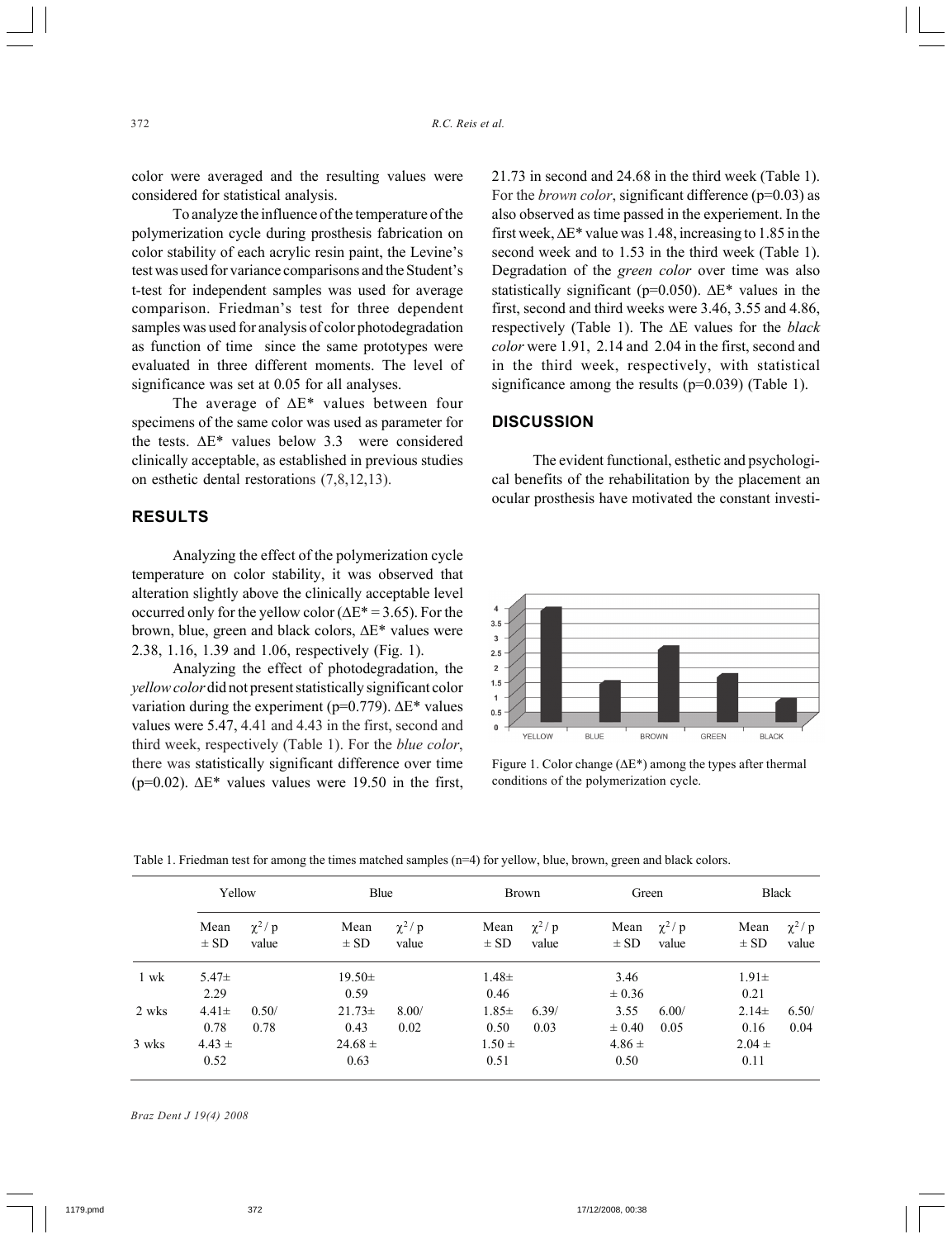gation on the improvement of prosthetic techniques.

The reproduction of the prosthetic iris is a fundamental and critical stage during the construction of ocular prosthesis. It might be accomplished with all technical and artistic resources available. Authors are unanimous in highlight that matching the remaining eye is determinant to mask the loss and achieve an esthetic outcome for anophthalmic patients (2,14,15).

 Several modifications in prosthetic iris painting techniques have been proposed, using several types of paints, pigments and papers, such as white cardboard with watercolor paint (3,16) or black cardboard (14). Acrylic (17) and oil paint (4) have been indicated for prosthetic iris painting. Macedo (15) suggested the use of Carmem type paper with watercolor paint, while black color paper with the same paint were used in other studies (14,17). Some authors do not indicate painting on paper disks for iris painting in ocular prosthesis. Dietz (18) used a celluloid acetate disk. Direct painting on an acrylic disk allowed verifying the color and the direct positioning in the wax-plastic piece (17). According to Budin and Lavergne (19), previously painted glass iris produces esthetically superior results compared to all other techniques.

Photodegradation is the main photodegrading agent undermining the longevity of ocular prostheses. This alteration occurs mainly due to the action of UV radiation, specifically UVC rays, which are responsible for 95% of sunlight incidence during the Summer (20).

The colorimetric scanning allows quantifying color alteration using a mathematical equation expressed by  $\Delta E^*$  and obtained with the variation of the three coefficients (L, a and b). It consists of a mechanism that simulates the cerebral reading of the colors using the CIE L\*a\*b\* system  $(12)$ .

In this study, the specimens were submitted to an initial colorimetric scanning and a second scanning after undergoing the thermal coditions of the polymerization cycle. In the colorimetric analysis after temperature action, the yellow color presented the highest level of color instability, with  $\Delta E^*$  value of 2.79, followed by the brown ( $\Delta E^* = 2.38$ ), green ( $\Delta E^* = 1.39$ ), blue ( $\Delta E^* =$ 1.16) and black ( $\Delta E^*$  = 1.05) colors (Fig. 1 and Table 1).

The artificial aging test partially indicates the behavior of a material under certain conditions. However, it is widely used for development and control of different properties of materials. Artificial aging is achieved in a laboratory environment, using an accelerated aging

chamber with lamps that simulate the sunlight and the weather condensation cycles (11).

Comparing the weekly evaluations within the 3 week accelerated aging test period, the yellow color showed no statistically significant variation over time ( $p=0.78$ ), comparing the  $\Delta E^*$  values obtained in the first, second and third weeks (Table 1). The blue color presented statistically significant color change (p=0.02) as a function of time. A progressive increase of  $\Delta E^*$ values occurred from the first week to the third week (Table 1). These results are in agreement with those of a previous work (6) that compared water-soluble acrylic paint with automotive acrylic resin using UVB and observed great color change for the blue pigment. Evaluating microwave-polymerized ocular prosthesis, Fernandes et al. (7) verified a instable behavior of the blue pigment in the five paint types. Kawabata (8) also observed color stability below the clinically acceptable level for the blue color in the three pigments evaluated for characterization in two types of sclera resin.

Changes in the brown, green and black color stability over time were also statistically significant  $(p=0.03)$  and occurred progressively, with a lower  $\Delta E^*$ value in the first week and a higher  $\Delta E^*$  value in the last third week (Table 1).

The results obtained for the brown color are consistent with those of a previous study comparing automotive paint with acrylic paint, using simulated aging with UVB radiation (6). In the present study, significant differences in the brown color were observed among the three evaluated periods, but with a small final variation of color compared to the clinically acceptable level. By clinical experience, the colors black and brown are predominant in iris with chestnut brown tones, present in the great majority of the Brazilian population. A small variation in the black color was also obtained for the same pigment when comparing automotive paint with acrylic paint, according to D' Almeida (6).

The findings of this study support the following conclusions: 1. after the thermal action of the polymerization cycle, only the yellow color presented alteration above the clinically acceptable level; 2. After accelerated aging, there was no significant difference in yellow color changes over time or alterations above the clinically acceptable level; 3. For the green color, degradation was significant and slightly above the clinically acceptable level; 4. Likewise, the black, brown and blue colors presented significant changes as func